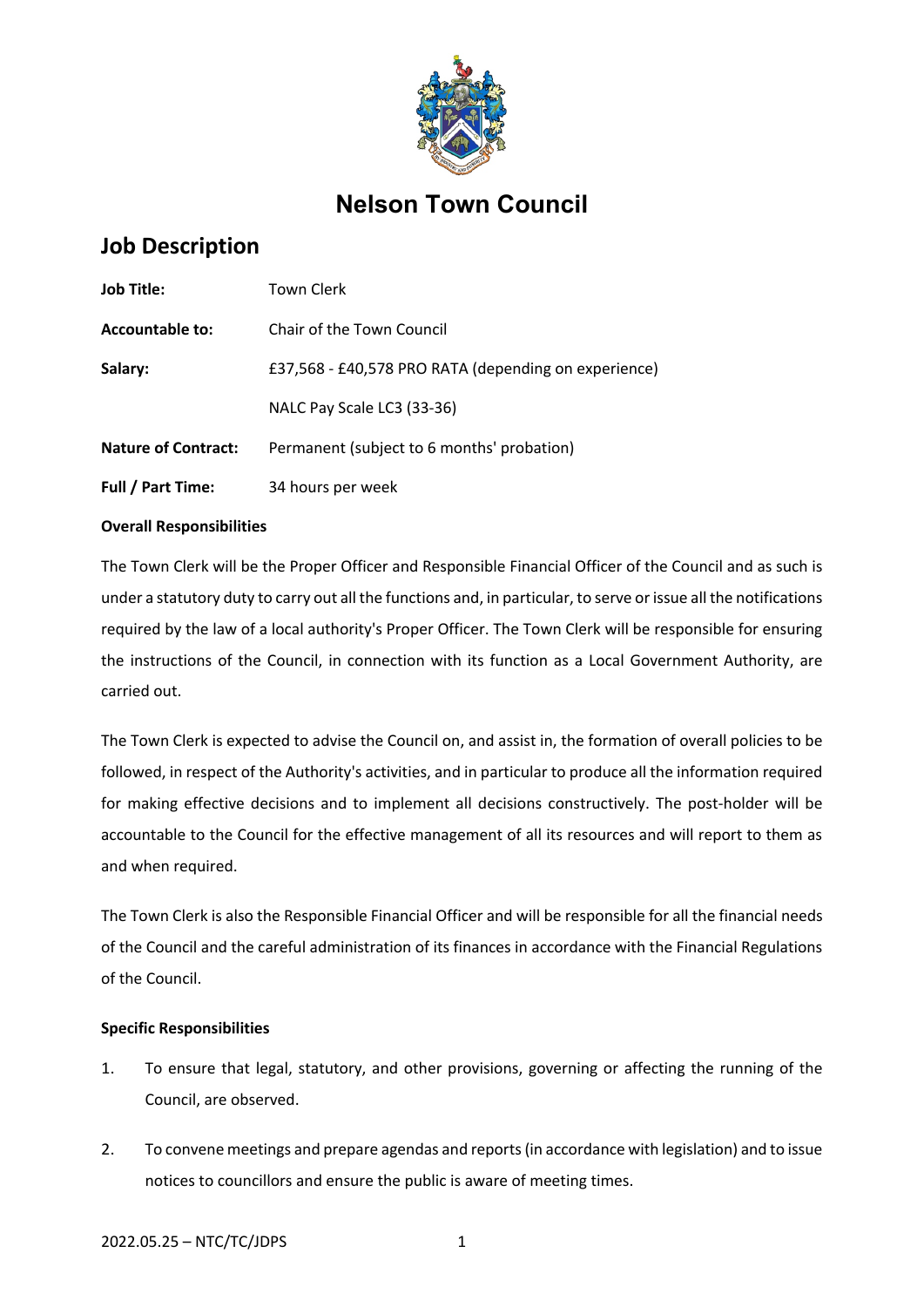- 3. To prepare agendas and minutes for town council Meetings, to attend the assemblies of the town council and to implement proposals made at the assemblies that are agreed by the Council.
- 4. To brief the Chair and/or Committee Chair prior to meetings.
- 5. To attend meetings of the Council, its Committees and Working Parties and provide advice on procedure.
- 6. To take the minutes of all meetings and ensure that the decisions are implemented
- 7. To advise the Town Council as to the requirements of new legislation, and to ensure compliance with approved Standing Orders and the Ethical Framework as defined in the Local Government Act 2000.
- 8. To receive correspondence and documents on behalf of the Council and to deal with the correspondence and documents or bring such items to the attention of the Council.
- 9. To draw up on his/her initiative, and as a result of suggestions by Councillors, proposals for consideration by the Council, and to advise on the practicability and likely effects of specific courses of action.
- 10. To prepare estimates of income and expenditure for each coming financial year, such estimates to form the basis for the annual budget, when approved by the Council, and the basis for the precept to be submitted to Pendle Borough Council.
- 11. To prepare financial reports on all relevant matters, including the annual budget, for the responsible Committee and/or Council, and present forward planning, forecasting and general financial advice to the Council.
- 12. The Town Clerk shall ensure the Council's finances are properly and effectively managed, and funds invested in accordance with Council policy, to produce the financial stability and viability of the Council
- 13. To manage the ordering and payments of goods and services received by the Council and any contracts as required by the Council's Financial Regulations, along with management of Council services and projects
- 14. To prepare the annual report and accounts in accordance with the relevant Regulations for submission to the Council and external audit.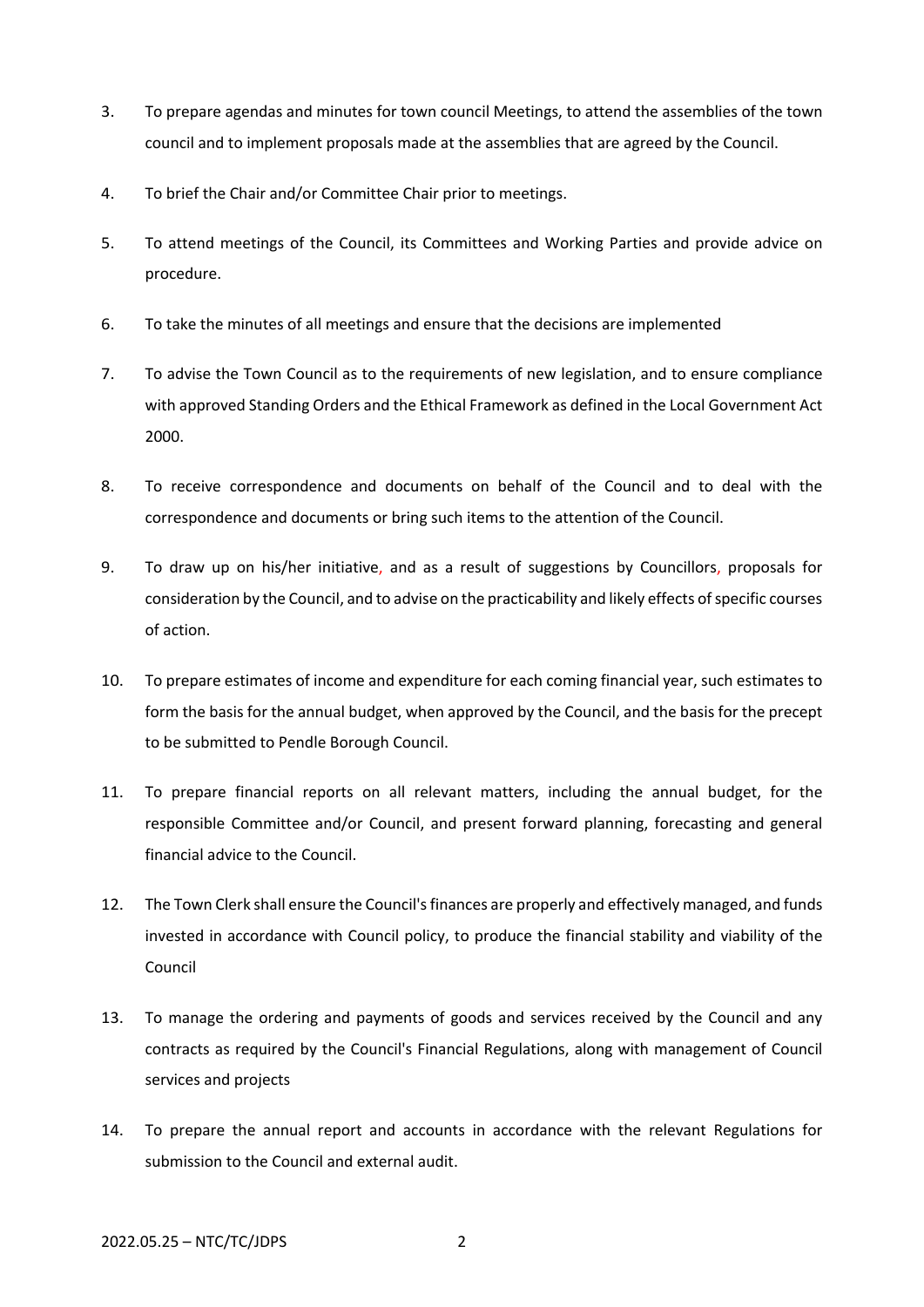- 15. To prepare and develop the Town Council's policies, strategies, and business objectives.
- 16. To monitor the implemented policies of the Council to ensure they are achieving the desired results and where appropriate suggest modifications.
- 17. To ensure that the Council's obligations for Risk Assessment are properly met and the Town Clerk will annually review the Council's Risk Management Plan and recommend changes as appropriate to the Council, ensuring that regular Risk Assessments are undertaken.
- 18. To ensure within the policies laid down by the Council, a cost conscious, efficient and effective utilisation of all Council resources.
- *19.* To ensure that all the Council's obligations for health and safety and risk assessment are properly met.
- 20. To be responsible for ensuring the letting of allotments, and the management of Unity Well Being Centre, is in accordance with the legislation and in compliance with tenancy regulations.
- 21. To be responsible for the organisation of Civic functions and council events. The Town Clerk will advise Members on matters of civic protocol and assist on the execution and performance of their public duties. The Town Clerk will at times be required to prepare speeches, press releases, and at times make presentations in public. The Town clerk will be expected at times to assist with or entertain VIP's, visitors, and guests to the Council in support of the Chairman and Members. The Town Clerk carries out an important high profile ambassadorial role and will often be the face of the Council.
- 22. The Town Clerk will continually promote the Town Council within the local community to develop initiatives and ensure a presence of the Council in local matters.
- 23. To maintain a working knowledge of relevant legislation, statutory instruments, and codes of practice.
- 24. To maintain a working brief on best working practices within and outside local government and to ensure that these are effectively communicated to the Council.
- 25. To prepare, in consultation with the Chair and/or the relevant Committee Chair and/or other authorised individuals, press releases and social media updates about the activities of, or decisions of, the Council as instructed.
- 26. To liaise and develop relationships with external bodies, including other Local Authorities,

#### 2022.05.25 – NTC/TC/JDPS 3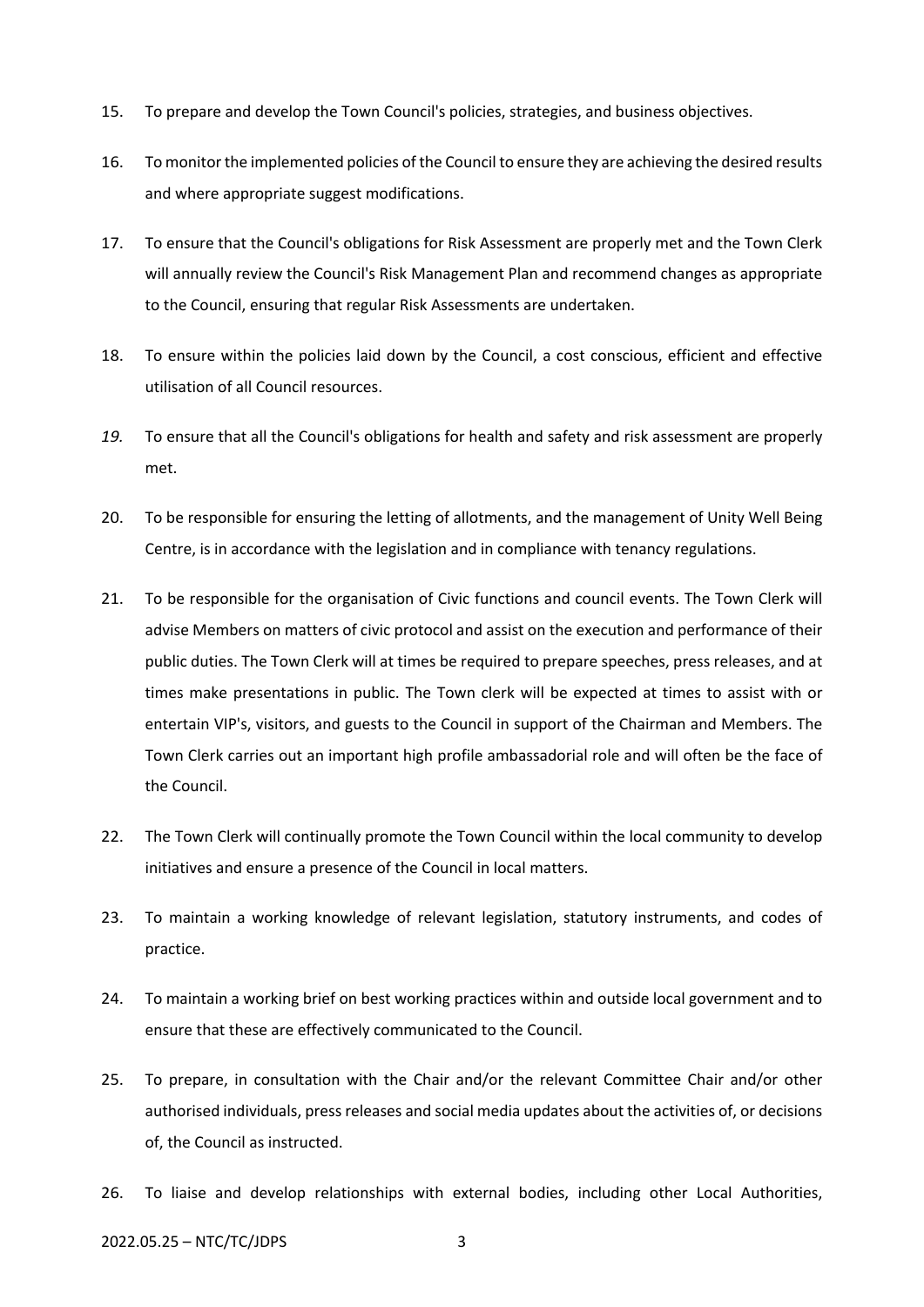residents, businesses, and local organisations.

- 27. To attend meetings of outside bodies as the Council's representative or as a spokesperson to explain Council policies and functions.
- 28. To be responsible for the management and development of other members of staff as their line manager in keeping with the practices of the Council and to undertake all necessary activities in connection with the conditions of employment of other staff.
- 29. To attend training courses or seminars on the work and role of the clerk as required by the Council.
- 30. To continue to acquire the necessary professional knowledge required for the efficient management of the affairs of the Council.
- 31. To attend the conference of the National Association of Local Councils, Society of Local Council Clerks, and other relevant bodies, as a representative of the Council as required.
- 32. To study reports and other data on activities of the Council and on matters bearing on those activities. Where appropriate, to discuss such matters with administrators and specialists in particular fields and to produce reports for circulation and discussion by the Council and or its committees.
- 33. To monitor the implemented policies of the Council to ensure they are achieving the desired result and, where appropriate, suggest modifications.
- 34. To respond to consultation documents from local and central government and other relevant bodies on behalf of and by resolution of Council.
- 35. Make applications to relevant bodies for funding to assist the Council in delivering its projects. In addition, The Town Clerk will meet and liaise with local community organisations to ensure community based initiatives are met, and suitable funding is applied for.
- 36. The Town Clerk will ensure that the Asset Register of Town Council assets is maintained up to date and periodically reviewed, advising the Council on medium to long term action.
- 37. The Town Clerk will ensure that appropriate insurance cover is provided for all Town Council assets, public and other liabilities, reviewing annually and implementing or recommending changes to the Finance Committee.
- 38. The Town Clerk to line manage the Council's handyman/woman and any other staff or volunteers.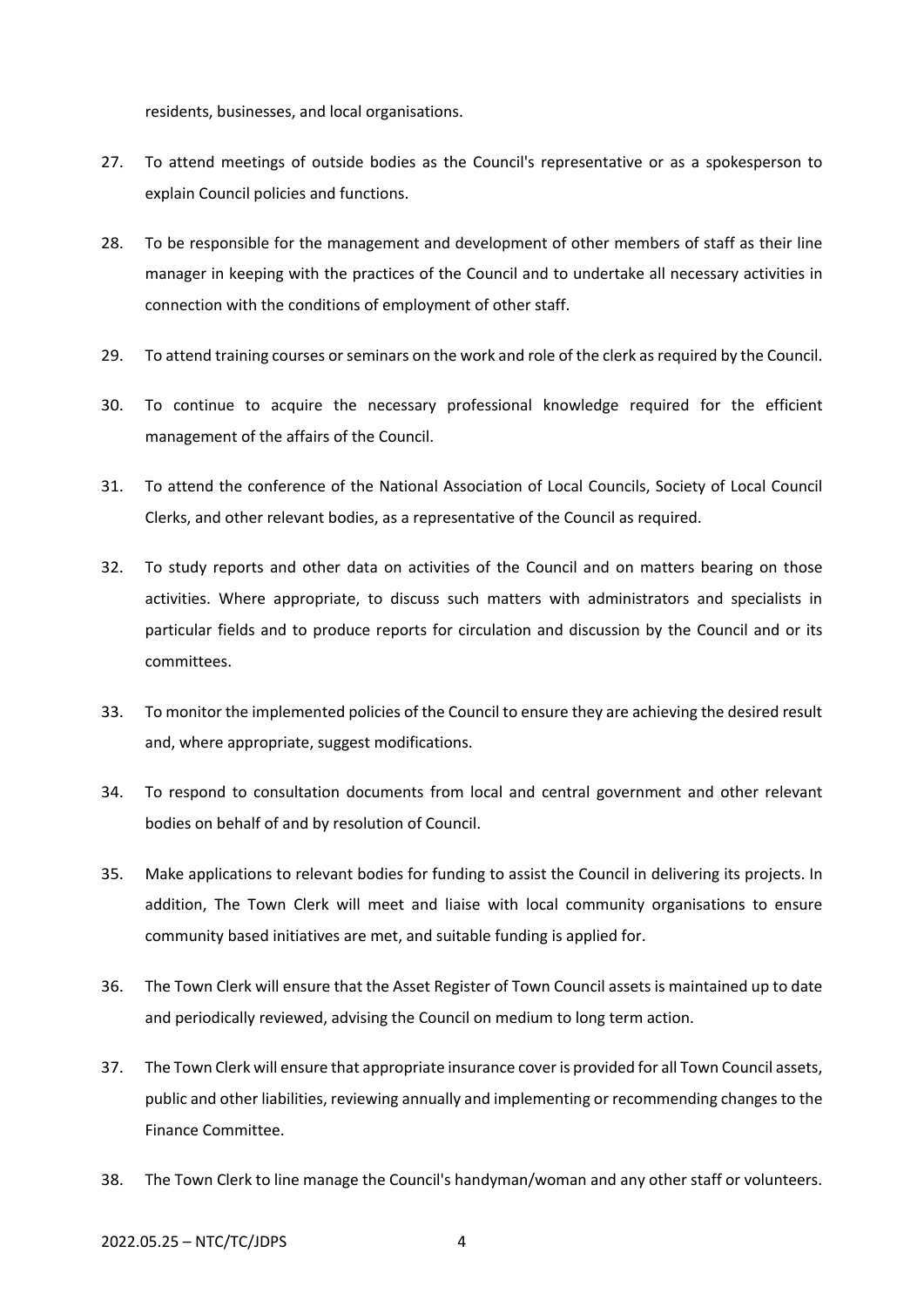#### **Other Duties**

The above is not an exhaustive list of duties, and you will be expected to perform different tasks as necessitated by your changing role within the organisation and the overall business objectives of the organisation.

The post holder will be required to work such flexible hours as are required to undertake the duties of the post, as there is a requirement to attend evening meetings and events that may be at

weekends as necessary.

#### **Note:**

This job description outlines the main duties and responsibilities of the position and is designed for the benefit of both the post-holder and the Council in understanding the prime functions of the post. It should not be regarded as exclusive or exhaustive as there may be be other duties and responsibilities associated with and covered by the grading of this post. post.

### **Equalities Act 2010**

If you are a disabled applicant or an employee who has become disabled and this will affect your ability to do any of the above duties the Council will consider making some changes it thinks are reasonable. Examples of changes may include providing equipment, making alterations to the workplace or changing some parts of the Job Description.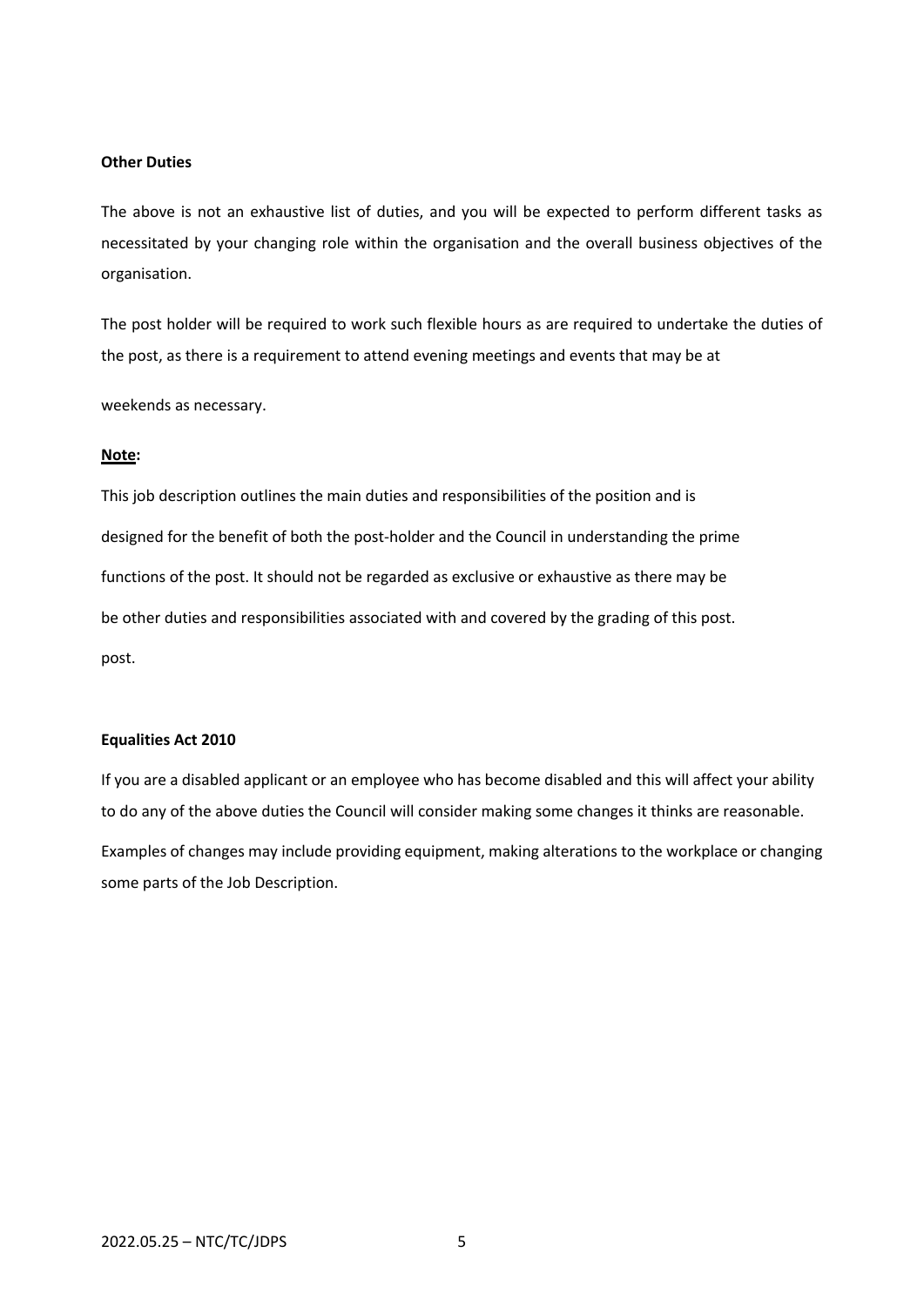

# **Nelson Town Council**

# **Person Specification - Town Clerk**

|                                             | <b>ESSENTIAL</b>                                                                                                                                                                                                                                                                                                                                                                                                                                                | <b>DESIRABLE</b>                                                                                                                                                   |
|---------------------------------------------|-----------------------------------------------------------------------------------------------------------------------------------------------------------------------------------------------------------------------------------------------------------------------------------------------------------------------------------------------------------------------------------------------------------------------------------------------------------------|--------------------------------------------------------------------------------------------------------------------------------------------------------------------|
| <b>Educational</b><br><b>Qualifications</b> | Certificate in Local Policy, or<br>$\bullet$<br>Certificate in Local Council<br>Administration.<br>Evidence of a commitment to<br>$\bullet$<br>continuing Personal<br>Development                                                                                                                                                                                                                                                                               | Degree Level Education<br>$\bullet$<br>Previous Experience of working<br>in a Town or Deputy Town Clerk<br>role, or a senior position in a<br>Principal Authority. |
| <b>Management</b>                           | Evidence of ability to<br>prioritise work, set targets,<br>achieve positive outcomes,<br>and delegate effectively.<br>Evidence of ability to organise<br>and manage resources<br>effectively.<br>Evidence of negotiating skills.<br>$\bullet$<br>Evidence of experience in<br>$\bullet$<br>successful partnership<br>working.<br>Experience of the<br>management, development,<br>and supervision of staff<br>through performance<br>management and appraisals. | Knowledge of current<br>employment legislation.<br>Evidence of working in the<br>public sector, including<br>voluntary work.                                       |
| Communication<br><b>Skills</b>              | <b>Excellent oral and written</b><br>communication skills,<br>including an ability to relate<br>to and communicate with<br>councillors, staff, members of<br>the public and external<br>agencies.<br>Ability to provide objective<br>advice to Councillors in a<br>timely and coherent manner<br>including analytical report<br>writing and analysis.                                                                                                           | Experience of PR and handling<br>media enquiries.                                                                                                                  |
| <b>Finance</b>                              | Experience of budget setting<br>and financial management.                                                                                                                                                                                                                                                                                                                                                                                                       | Experience of bidding for<br>external funds such as Sport<br>England, Heritage Lottery and                                                                         |